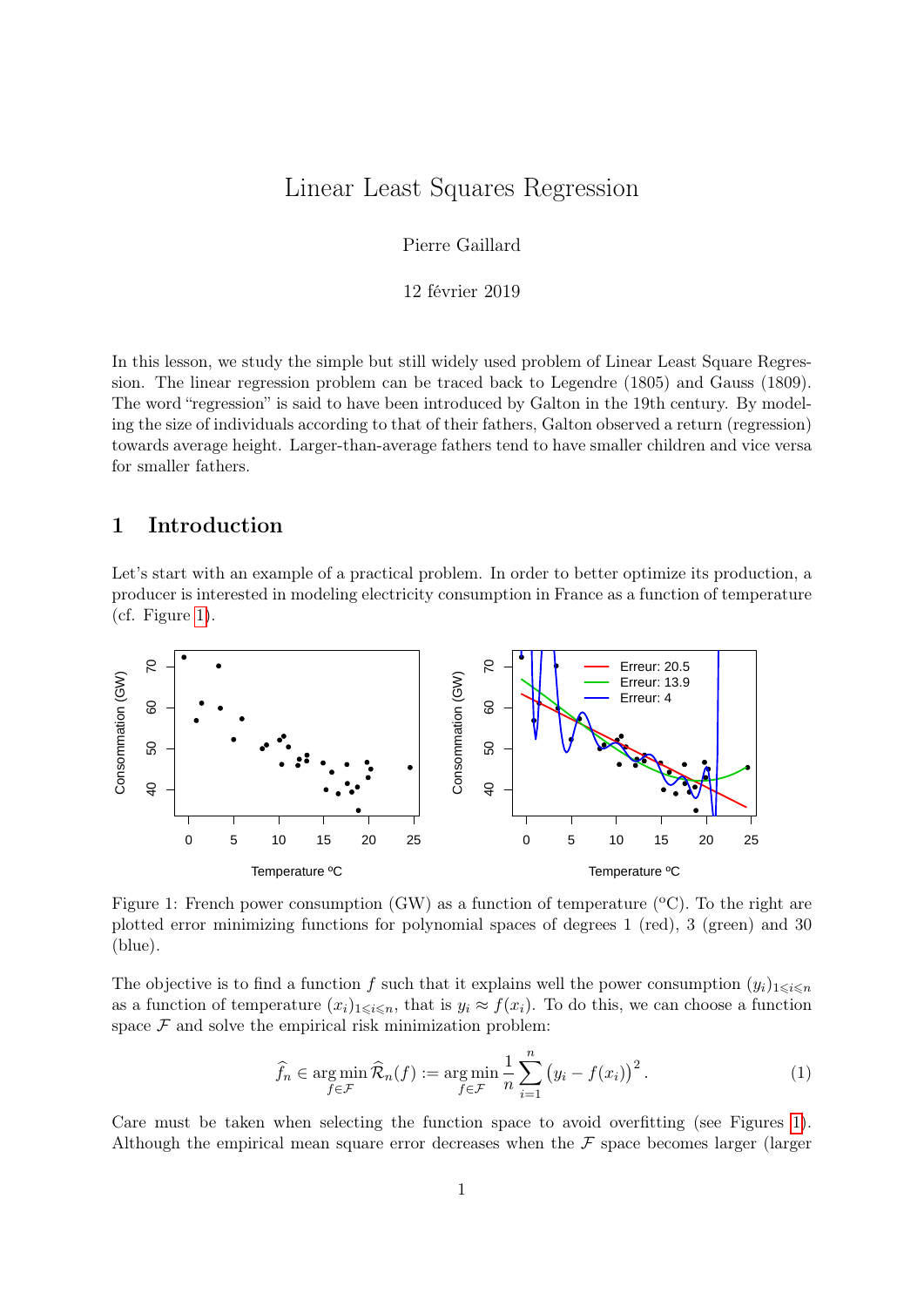polynomial degrees), the  $\hat{f}_n$  estimator loses its predictive power. The question is: will  $\hat{f}_n$  perform well on new data? The linear function space of the form  $f: x \mapsto ax + b$  is the simplest. This is the one we will study in this course.

#### Supervised learning: general setup and notation

**Goal.** In supervised machine learning, the goal is given some observations  $(x_i, y_i) \in \mathcal{X} \times \mathcal{Y}$  of inputs/ouptus and given a new input  $x \in \mathcal{X}$  to predict well the next output  $y \in \mathcal{Y}$ . The training data set will be denoted  $D_n := \{(x_i, y_i), i = 1, \ldots, n\}$ . We will often make the assumption that the observations  $(x_i, y_i)$  are realizations of i.i.d. random variables from a distribution  $\nu$ .

The distribution  $\nu$  is unknown to the statistician, it's a matter of learning it from the  $D_n$  data. A learning rule A is a function that associates to training data  $D_n$  a prediction function  $\widehat{f}_n$  (the hat on  $f$  indicates that it is an estimator):

$$
\begin{array}{rcl}\mathcal{A}:\cup_{n\in\mathbb{N}}\big(\mathcal{X}\times\mathcal{Y}\big)^n&\to&\mathcal{Y}^\mathcal{X}\\ D_n&\mapsto&\widehat{f}_n\end{array}
$$

The estimated function  $\widehat{f}_n$  is constructed to predict a new output y from a new x, where  $(x, y)$ is a pair of test data, i.e. not observed in the training data. The function  $\widehat{f}_n$  is an estimator because it depends on the data  $D_n$  and not on unobserved parameter (such as  $\nu$ ). If  $D_n$  is random, it is a random function.

**Risk and empirical risk.** The objective is to find an estimator  $\hat{f}_n$  that predicts well new data by minimizing the risk:

<span id="page-1-0"></span>
$$
\mathcal{R}(\widehat{f}_n) := \mathbb{E}\Big[\big(Y' - \widehat{f}_n(X')\big)^2 \,\Big|\, D_n\Big] \qquad \text{where} \qquad (X', Y') \sim \nu \,. \tag{Risk}
$$

However, the statistician cannot compute the expectation (and thus the risk) because he does not know  $\nu$ . A common method in supervised machine learning is therefore to replace the risk with the empirical risk.

$$
\widehat{\mathcal{R}}_n(f) = \frac{1}{n} \sum_{i=1}^n (y_i - f(x_i))^2.
$$
 (Empirical risk)

<span id="page-1-1"></span>.

However, one must be careful about overfitting (case where  $\widehat{\mathcal{R}}_n(f)$  is much lower than  $\mathcal{R}(f)$ , see Figure [2\)](#page-2-0). In this class, we will study the performance of the least square estimator in the case of the linear model.

**Linear model.** When  $\mathcal{X} = \mathbb{R}^d$  and  $\mathcal{Y} = \mathbb{R}$ , the set of affine functions is natural. To ease the notation, we assume that the first component of the inputs is 1 so that it is sufficient to consider linera functions. The functions  $\mathcal{F} = \{x \mapsto \theta^\top x : \theta \in \mathbb{R}^p\}$  can be parametrized by a vector  $\theta \in \mathbb{R}^d$  and we thus consider minimizing the empirical risk

$$
\widehat{\mathcal{R}}_n(\theta) := \frac{1}{n} \sum_{i=1}^n (y_i - \theta^\top x_i)^2,
$$

This expression can be rewritten in matrix notation. Let  $Y = (Y_1, \ldots, Y_n)^\top \in \mathbb{R}^n$  be the vector of outputs and  $X \in \mathbb{R}^{n \times d}$  the matrix of inputs, which rows are  $x_i^{\top}$ . X is called the *design matrix*. The empirical risk is then

$$
\widehat{\mathcal{R}}_n(\theta) = \frac{1}{n} \| Y - X\theta \|_2^2.
$$
\n(2)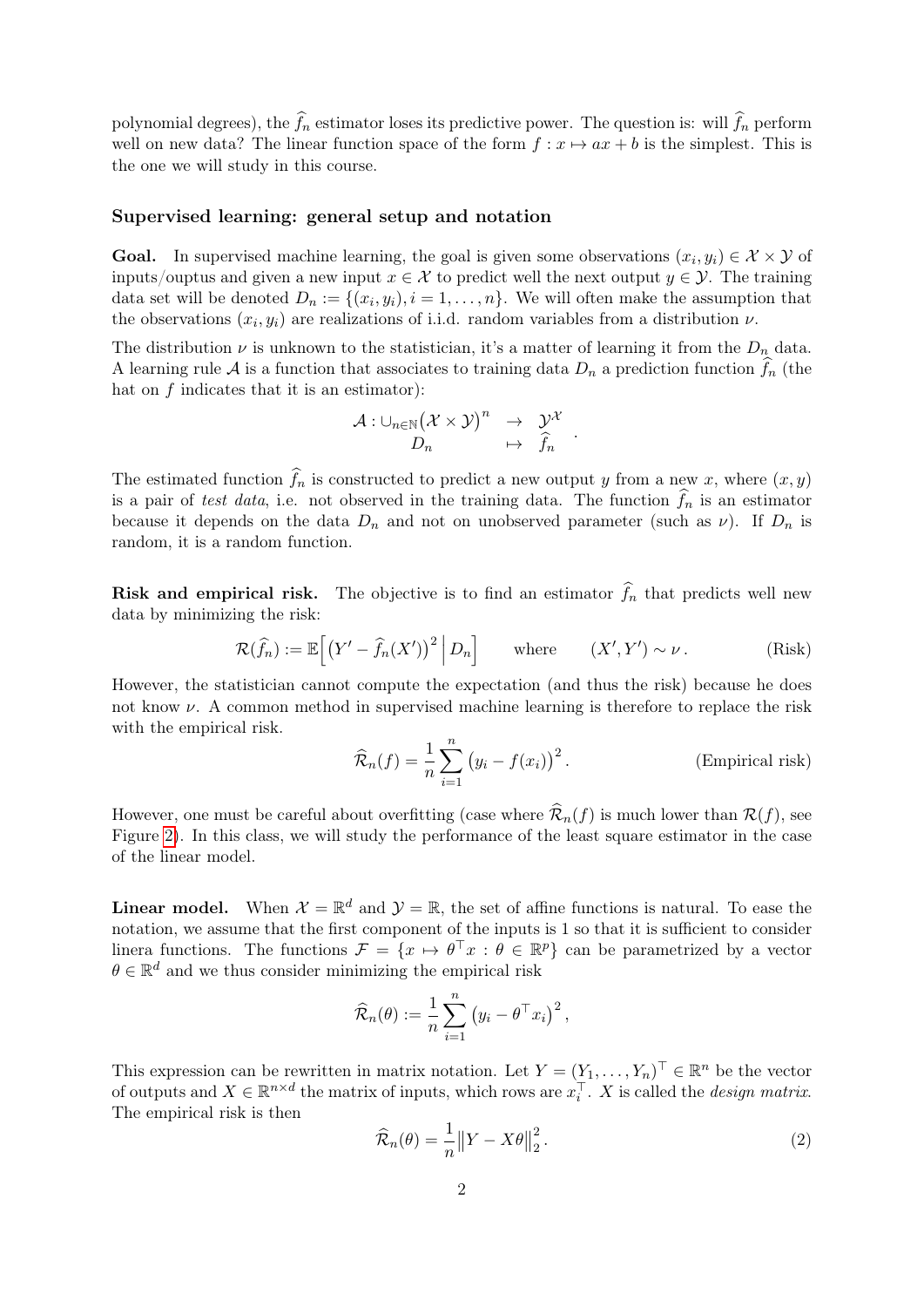

<span id="page-2-0"></span>Figure 2: Overfitting and underfitting according to the complexity of  $\mathcal F$ . In blue the risk  $\mathcal R(f)$ which we want to minimize, in green the empirical risk  $\widehat{\mathcal{R}}_n(f)$  that we observe on the training data.

# 2 Ordinary Least Squares Estimator (OLS)

In the following, we assume that the design matrix  $X$  is injective (i.e., the rank of  $X$  is  $d$ ). In particular,  $d \leq n$ .

<span id="page-2-1"></span>**Definition 2.1.** If X is injective, the minimizer of the empirical risk (i.e., of Equation [\(2\)](#page-1-0)) is called the Ordinary Least Squares (OLS) estimator.

<span id="page-2-2"></span>**Proposition 2.1** (Closed form solution). If X is injective, the the OLS exists and is unique. It is given by

$$
\widehat{\theta} = \left( X^\top X \right)^{-1} X^\top Y.
$$

*Proof.* Since  $\widehat{\mathcal{R}}_n$  is coercive and continuous, it admits at least a minimizer. Furthermore, we have

$$
\widehat{\mathcal{R}}_n(\theta) = \frac{1}{n} \|Y - X\theta\|_2^2 = \frac{1}{n} \left(\theta^\top \left(X^\top X\right)\theta - 2\theta^\top X^\top Y + \|Y\|^2\right).
$$

Since  $\widehat{\mathcal{R}}_n$  is differentiable any minimizer should cancel the gradient:

$$
\nabla \widehat{\mathcal{R}}_n(\widehat{\theta}) = \frac{1}{n} \left( \widehat{\theta}^\top (X^\top X) + (X^\top X) \widehat{\theta} - 2X^\top Y \right) = \frac{2}{n} \left( (X^\top X) \widehat{\theta} - Y^\top X \right).
$$

where the last equality is because  $X^{\top} X \in \mathbb{R}^{p \times p}$  is symmetric. Since X is injective,  $X^{\top} X$  is invertible (Exercise: show that is positive definite). Therefore, a solution of  $\nabla \widehat{\mathcal{R}}_n(\widehat{\theta}) = 0$  satisfies

$$
\widehat{\theta} = \left( X^\top X \right)^{-1} XY.
$$

However, it remains to check that this is indeed a minimum and therefore that the Hessian is defined as positive, which is the case because:  $\nabla^2 \widehat{\mathcal{R}}_n(\widehat{\theta}) = \frac{2}{n}(X^\top X)$ .  $\Box$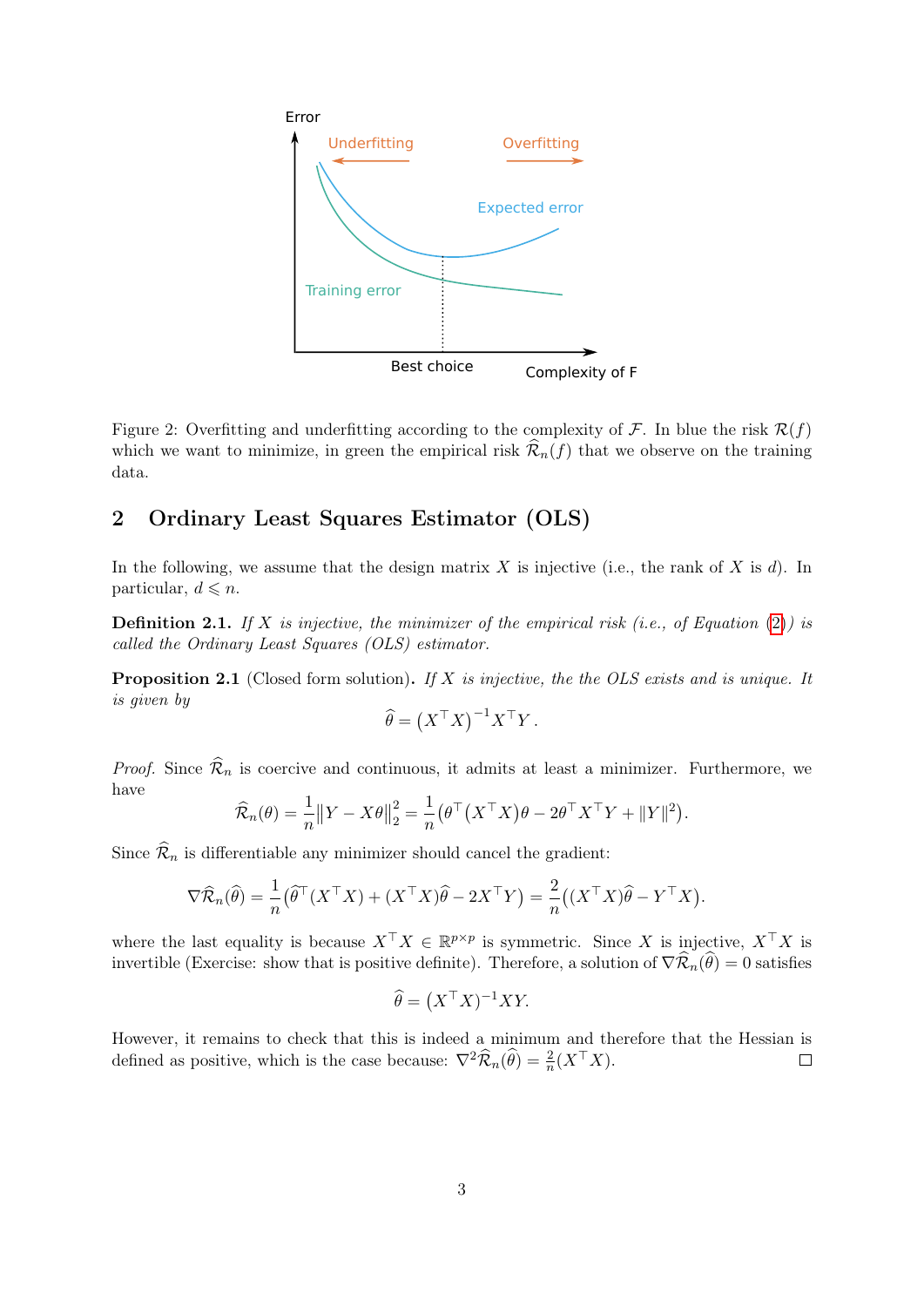#### 2.1 Geometric interpretation

The linear model seeks to model the output vector  $Y \in \mathbb{R}^n$  by a linear combination of the form  $X\theta \in \mathbb{R}^n$ . The image of X is the solution space, denoted Im $(X) = \{Z\mathbb{R}^n : \exists \theta \in \mathbb{R}^d \text{ s.t. } Z =$  $X\theta$   $\subseteq \mathbb{R}^n$ . This is the vector subspace of  $\mathbb{R}^n$  generated by the  $d < n$  columns of the design matrix. As  $\text{rg}(X) = d$ , it is of dimension d.

By minimizing  $||Y - X\theta||$  (cf. Definition [2.1\)](#page-2-1), we thus look for the element of Im(X) closest to Y. This is the orthogonal projection of Y on  $\text{Im}(X)$ , denoted  $\hat{Y}$ . By definition of the OLS and by the Proposition [2.1,](#page-2-2) we have:

$$
\widehat{Y} \stackrel{\text{Def 2.1}}{=} X \widehat{\theta} \stackrel{\text{Prop. 2.1}}{=} X(X^{\top} X)^{-1} X^{\top} Y.
$$

In particular,  $P_X := X(X^{\top}X)^{-1}X^{\top}$  is the projection matrix on  $\text{Im}(X)$ .

#### 2.2 Numerical resolution

The closed form formula  $\hat{\theta} = (X^{\top}X)^{-1}X^{\top}Y$  from the OLS is useful in analyzing it. However, calculating it naively can be prohibitively expensive. Especially when  $d$  is large, one prefers to avoid inverting the design matrix  $X^{\top} X$  which costs  $\mathcal{O}(d^3)$  by the Gauss-Jordan method and can be very unstable when the matrix is badly conditioned. The following methods are usually preferred.

*QR* factorization To improve stability, *QR* decomposition can be used. Recall that  $\hat{\theta}$  is the solution to the equation:

$$
(X^{\top}X)\widehat{\theta} = X^{\top}Y,
$$

We write  $X \in \mathbb{R}^{n \times d}$  of the form  $X = QR$ , where  $Q \in \mathbb{R}^{n \times d}$  is an orthogonal matrix (i.e.,  $QQ^{\top} = I_n$  and  $R \in \mathbb{R}^{d \times d}$  is upper triangular. Upper triangular matrices are very useful for solving linear systems. Substituting in the previous equation, we get:

$$
R^{\top}(Q^{\top}Q)R\hat{\theta} = R^{\top}Q^{\top}Y \Leftrightarrow R^{\top}R\hat{\theta} = R^{\top}Q^{\top}Y \n\Leftarrow R\hat{\theta} = Q^{\top}Y.
$$

Then all that remains is to solve a linear system with a triangular upper matrix, which is easy.

Gradient descent We can completely bypass the need of matrix inversion or factorization using gradient descent. It consists in solving the minimization problem step by step by approaching the minimum through gradient steps. For example, we initialize  $\hat{\theta}_0 = 0$ , then update:

$$
\begin{aligned}\n\widehat{\theta}_{i+1} &= \widehat{\theta}_{i} - \eta \nabla \widehat{\mathcal{R}}_{n}(\widehat{\theta}_{i}) \\
&= \widehat{\theta}_{i} - \frac{2\eta}{n} \big( (X^{\top}X)\widehat{\theta}_{i} - Y^{\top}X \big) \,,\n\end{aligned}
$$

where  $\eta > 0$  is a learning parameter. We see that if the algorithm converges, then it converges to a point canceling the gradient, thus to the OLS solution. To have convergence, the  $\eta$  parameter must be well calibrated, but we will see this in more detail in the class on gradient descent.

If the data set is much too big,  $n \gg 1$ . It can also be prohibitively expensive to load all the data to make the  $\nabla \widehat{\mathcal{R}}_n(\widehat{\theta}_i)$  calculation. The common solution is then to do Stochastic Gradient Descent, where gradient steps are made only on estimates of  $\nabla \widehat{\mathcal{R}}_n(\widehat{\theta}_i)$ , calculated on a random subset of the data.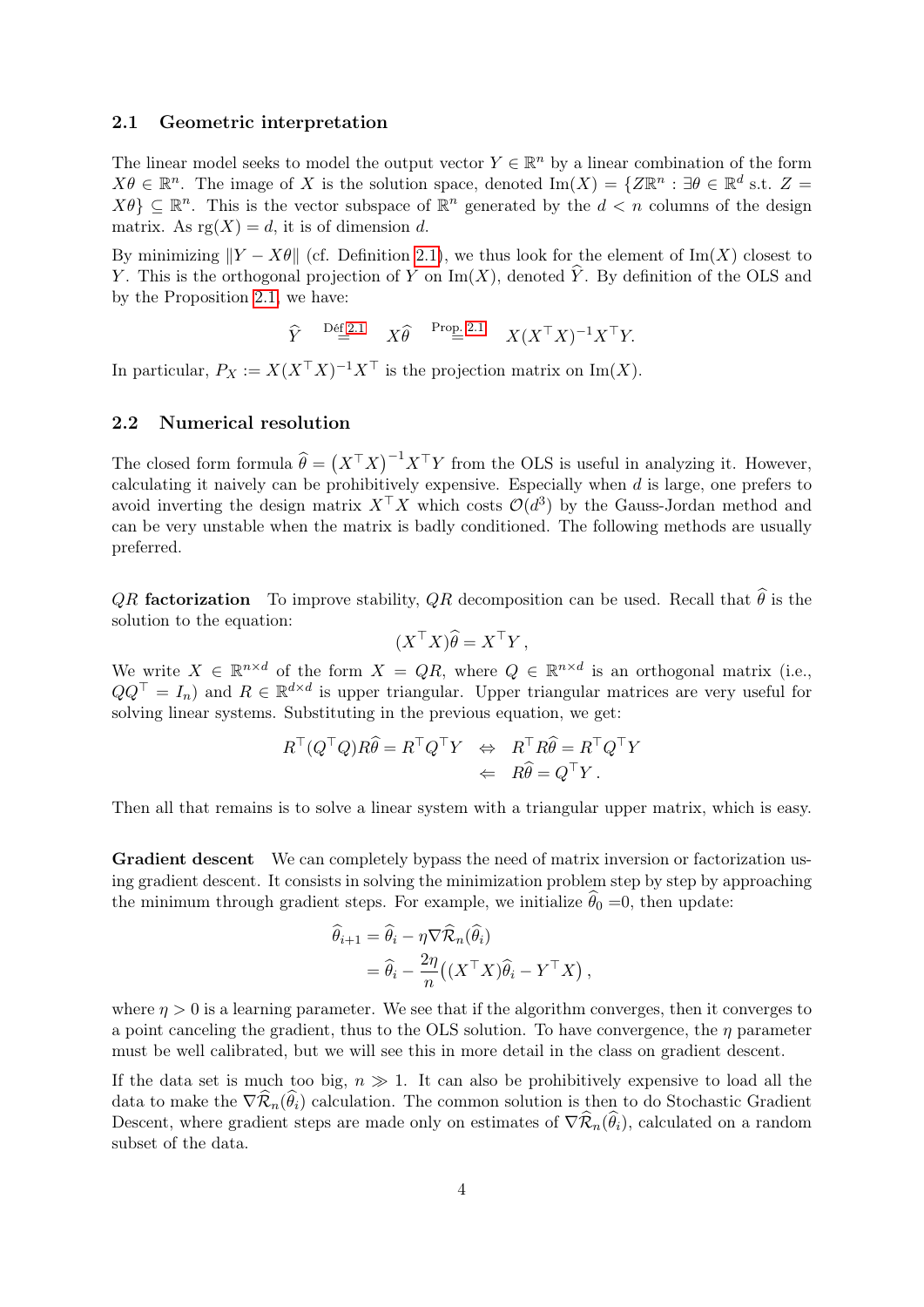#### 2.3 Nonlinear problem: polynomial, spline, kernel regression

The assumption that the observations  $y_i$  can be explained as a linear combination of the explanatory variables  $x_{i,j}$  may seem strong. However, the previous linear framework can be applied to transformations of the variables  $x_{i,j}$ . For example, by adding the powers of the variables  $x_{i,j}^k$  or their products  $x_{i,j}x_{i,j}$ , this allows comparison to polynomial spaces. Doing a linear regression on polynomial transformations of variables is like doing a polynomial regression.

Of course other bases (transformations) exist like regression on spline bases (piecewise polynomials with constraints on the edges). This is the model used for example by EDF in operation to predict electricity consumption as a function of variables such as time of day, day of the week, temperature or cloud cover. In general, we can consider transformations  $\phi: \mathcal{X} \to \mathbb{R}^d$  and try to explain the outputs  $y_i$  with functions of the form  $\theta \mapsto \phi(x_i)^\top \theta$ . Another form of regression that we will discuss in the following will be kernel regression, which allows to compute efficiently the estimator even when  $\phi$  maps to an infinite dimensional space.

In Figure [1,](#page-0-0) we have in this way minimized the empirical risk on polynomial spaces of degree 1 (linear model), 3 and 30. We can see that we must be careful not to consider spaces that are too large, at the risk that the model is badly posed  $(X \text{ non injective})$ . Conversely, for the statistical analysis that we will see next to be verified, one must be in the true model  $Y =$  $\phi(X)\theta^*$  + centered noise. We must therefore make sure that  $\phi(X)$  contains enough descriptors so that the dependency between Y and  $\phi(X)$  is indeed linear. Otherwise we pay an additional bias term.

### 3 Statistical analysis

#### 3.1 Stochastic assumptions and bias/variance decomposition

Any can of guarantees requires assumption about how the data is generated. In this section, we consider a stochastic framework that will allow us to analyze the performance of OLS.

<span id="page-4-1"></span>**Assumption 1** (Linear model). We assume that there exists a vector  $\theta^* \in \mathbb{R}^d$  such that for all  $1 \leqslant i \leqslant n$ 

<span id="page-4-0"></span>
$$
Y_i = x_i^\top \theta^* + Z_i \,, \tag{3}
$$

where  $Z = (Z_1, \ldots, Z_n)^\top \in \mathbb{R}^n$  is a vector of errors (or noise). The  $Z_i$  are assumed to be centered independent variables  $\mathbb{E}[Z_i] = 0$  and with variance  $\mathbb{E}[Z_i] = 0$ .

We write  $Y_i$  and  $Z_i$  with capital letters to remind ourselves that (from now on) they are random variables. The noise  $Z$  comes from the fact that in practice the observations  $Y_i$  never completely fit the linear forecast. They are due to noise or unobserved explanatory variables. As before, we assume that the first vector of the explanatory variables is the constant vector  $x_{i,1} = 1$ . The Equation [\(3\)](#page-4-0) can be rewritten in matrix form:

$$
Y = X\theta^* + Z
$$

where  $Y = (Y_1, \ldots, Y_n)^\top \in \mathbb{R}^n$ ,  $X = (x_1, \ldots, x_n)^\top \in \mathbb{R}^{n \times d}$  and  $Z = (Z_1, \ldots, Z_n)^\top \in \mathbb{R}^n$ .

From here, there are two settings of analysis for least squares: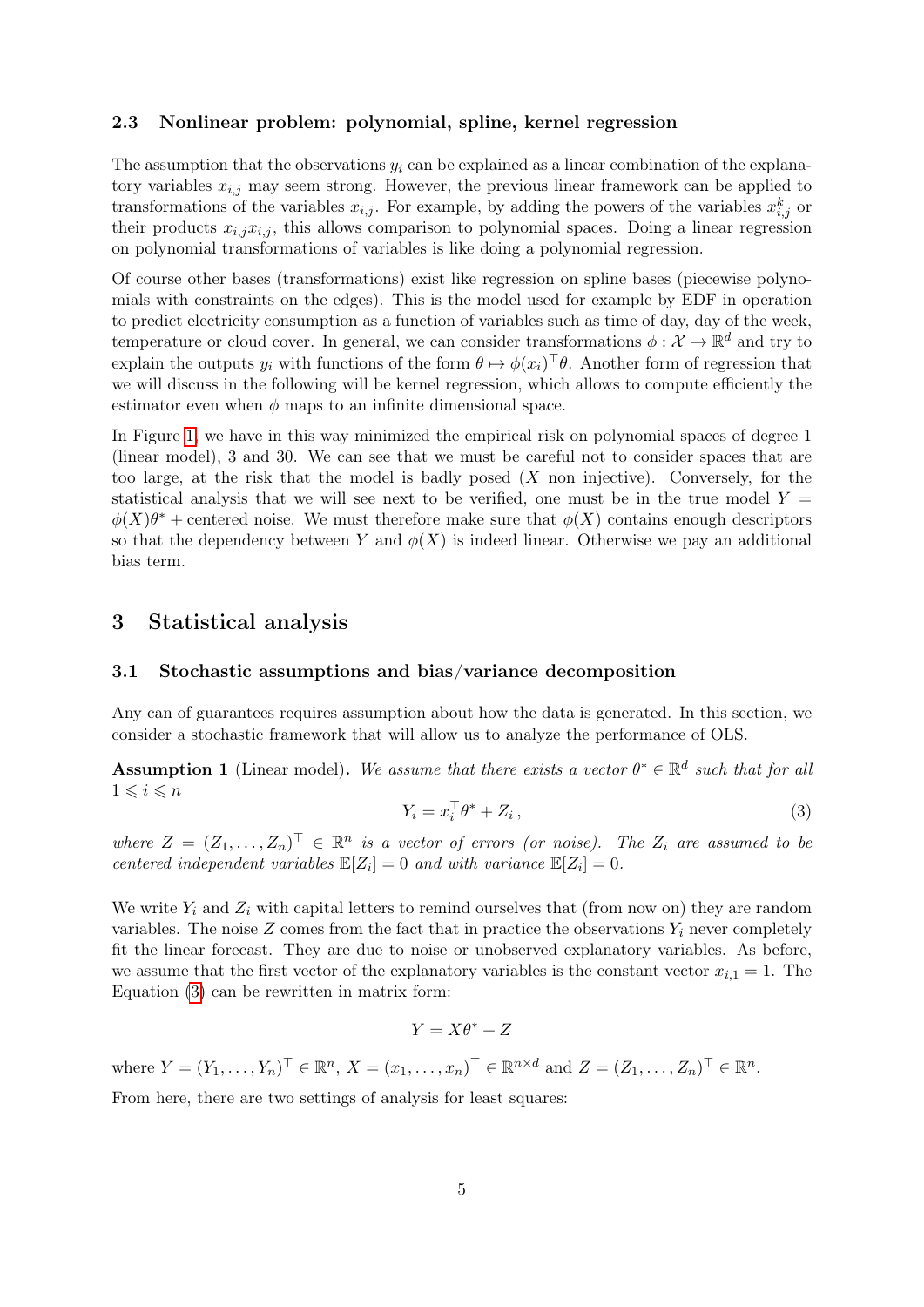• Fixed design. In this setting, the design matrix  $X$  is not random but deterministic and the features  $x_1, \ldots, x_n$  are fixed. The expectations are thus only with respect to the  $Z_i$ and the  $Y_i$  and the goal is to minimize the

$$
\mathcal{R}_X(\theta) = \mathbb{E}\left[\frac{1}{n}\sum_{i=1}^n (Y_i - x_i^\top \theta)^2\right],\tag{4}
$$

for new random observations  $Y_i$  (different from the ones observed in the dataset) but on the same inputs.

• Random design. Here, both the inputs and the outputs are random. This is the most standard setting of supervised machine learning. The goal is to minimize the risk (sometimes called the generalization error) defined in Equation [\(Risk\)](#page-1-1).

In this class, we will consider the fixed design setting because it eases the notation and the calculation (we only need simple linear algebra).

Before analyzing the statistical properties of OLS, we state a general result under the linear model which illustrate the tradeoff between estimation and approximation (or bias and variance).

<span id="page-5-0"></span>Proposition 3.1 (Risk decomposition). Under the linear model (Assumption [1\)](#page-4-1) with fixed design, for any  $\theta \in \mathbb{R}^d$  it holds

$$
\mathbb{E}\big[\mathcal{R}_X(\theta)-\mathcal{R}_X(\theta^*)\big]=\|\theta-\theta^*\|_{\Sigma}^2
$$

where  $\Sigma = \frac{1}{n} X^\top X \in \mathbb{R}^{d \times d}$  and  $\|\theta\|_{\Sigma}^2 = \theta^\top \Sigma \theta$ . If  $\theta$  is a random variable (because it depends on a random data set) then

$$
\mathbb{E}\big[\mathcal{R}_X(\theta)\big] - \mathcal{R}(\theta^*) = \underbrace{\big\|\mathbb{E}[\theta] - \theta^*\big\|_{\Sigma}^2}_{Bias} + \underbrace{\mathbb{E}\big[\big\|\theta - \mathbb{E}[\theta]\big\|_{\Sigma}^2}\big]}_{Variance}.
$$

*Proof.* Now, let  $\theta \in \mathbb{R}^d$ . Then,

$$
\mathcal{R}_X(\theta) = \mathbb{E}\left[\frac{1}{n}\sum_{i=1}^n (Y_i - x_i^\top \theta)^2\right] = \mathbb{E}\left[\frac{1}{n}\sum_{i=1}^n (Y_i - x_i^\top \theta^* + x_i^\top \theta^* - x_i^\top \theta)^2\right]
$$
  
\n
$$
= \frac{1}{n}\sum_{i=1}^n \mathbb{E}\left[(Y_i - x_i^\top \theta^*)^2\right] + \mathbb{E}\left[(Y_i - x_i^\top \theta^*)(x_i^\top \theta^* - x_i^\top \theta)\right] + \mathbb{E}\left[(x_i^\top \theta^* - x_i^\top \theta)^2\right]
$$
  
\n
$$
= \mathcal{R}_X(\theta^*) + 0 + \frac{1}{n}\sum_{i=1}^n (\theta^* - \theta)^\top x_i x_i^\top (\theta^* - \theta)
$$
  
\n
$$
= \mathcal{R}_X(\theta^*) + ||\theta - \theta^*||^2_{\Sigma}.
$$

If  $\theta$  is random, we have the following bias-variance decomposition

$$
\mathbb{E}[\mathcal{R}_X(\theta)] - \mathcal{R}_X(\theta^*) = \mathbb{E}\Big[\|\theta - \mathbb{E}[\theta] + \mathbb{E}[\theta] - \theta^*\|_{\Sigma}^2\Big]
$$
  
\n
$$
= \mathbb{E}\Big[\|\theta - \mathbb{E}[\theta]\|_{\Sigma}^2\Big] + \mathbb{E}\Big[(\theta - \mathbb{E}[\theta])^{\top}\Sigma(\mathbb{E}[\theta] - \theta^*)\Big] + \mathbb{E}\Big[\|\mathbb{E}[\theta] - \theta^*\|_{\Sigma}^2\Big]
$$
  
\n
$$
= \mathbb{E}\Big[\|\theta - \mathbb{E}[\theta]\|_{\Sigma}^2\Big] + \mathbb{E}\Big[(\theta - \mathbb{E}[\theta])^{\top}\Sigma(\mathbb{E}[\theta] - \theta^*) + \|\mathbb{E}[\theta] - \theta^*\|_{\Sigma}^2\Big]
$$
  
\n
$$
= \mathbb{E}\Big[\|\theta - \mathbb{E}[\theta]\|_{\Sigma}^2\Big] + \mathbb{E}\Big[\|\mathbb{E}[\theta] - \theta^*\|_{\Sigma}^2\Big].
$$

 $\Box$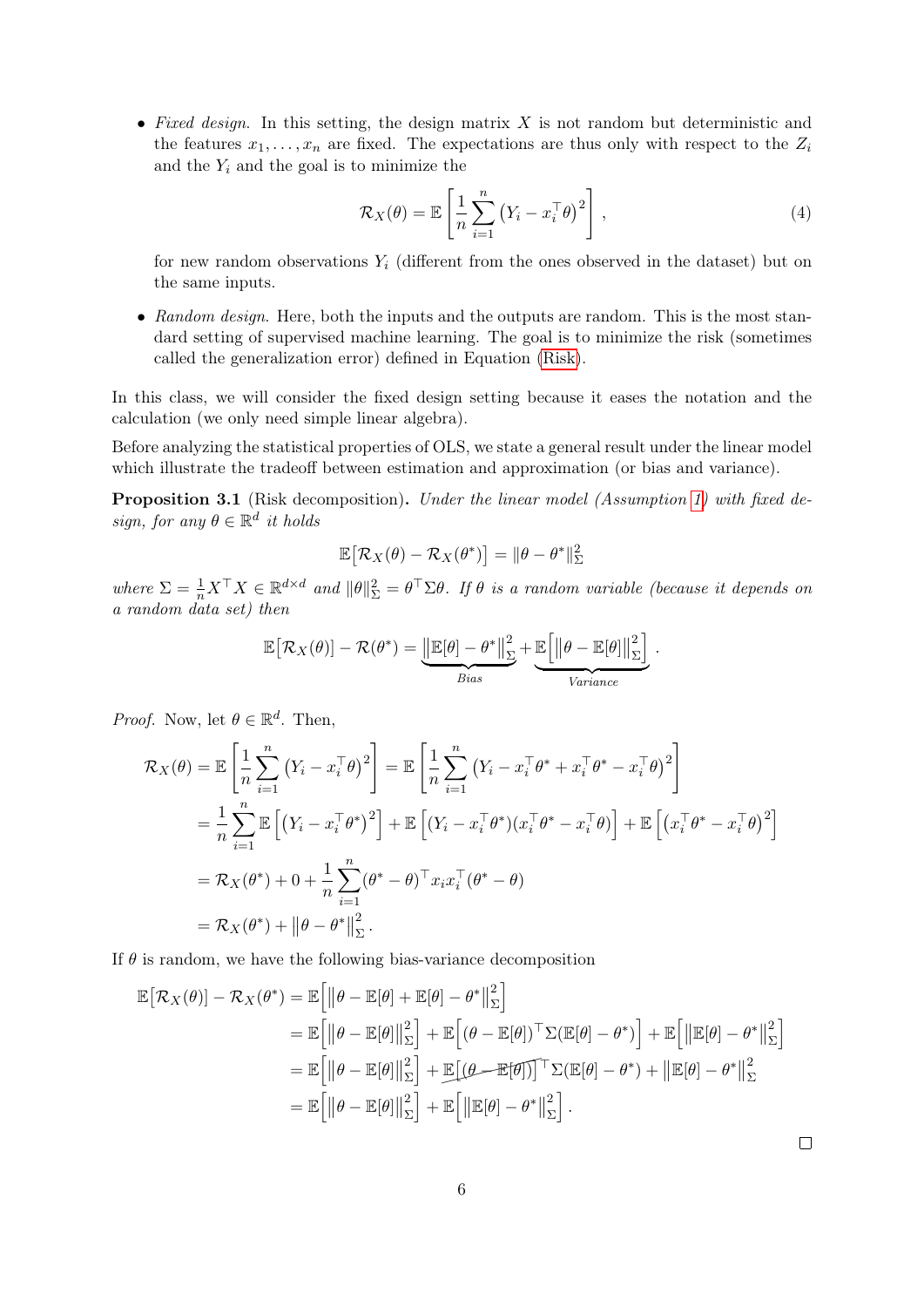It is worth to note that the optimal risk satisfies

$$
\mathcal{R}_X(\theta^*) = \mathbb{E}\left[\frac{1}{n}\sum_{i=1}^n \left(Y_i - x_i^\top \theta^*\right)^2\right] = \mathbb{E}\left[\frac{1}{n}\sum_{i=1}^n Z_i^2\right] = \frac{1}{n}\sum_{i=1}^n \mathbb{E}\left[Z_i^2\right] = \sigma^2.
$$

#### 3.2 Statistical properties of OLS

We now show some guarantees for the OLS estimator.

<span id="page-6-0"></span>Proposition 3.2. Under the linear model (i.e., Assumption [1\)](#page-4-1) with fixed design, the OLS estimator  $\hat{\theta}$  defined in Definition [2.1](#page-2-1) satisfies:

- it is unbiased  $\mathbb{E}[\widehat{\theta}] = \theta^*$ .
- its variance is  $\text{Var}(\widehat{\theta}) = \frac{\sigma^2}{n} \Sigma^{-1}$ .

We can even show that the OLS satisfies the Gauss-Markov property. It is optimal among unbiased estimators of  $\theta$ , in the sense that it has a minimal variance-covariance matrix.

*Proof.* Using  $\mathbb{E}[Z_i] = 0$  and  $Y = X\theta^* + Z$ , we have  $\mathbb{E}[\widehat{\theta}] = \mathbb{E}\left[ (X^\top X)^{-1} X^\top Y \right] = \mathbb{E}\left[ (X^\top X)^{-1} X^\top X \theta^* + \underline{(X^\top X)^{-1} X^\top Z} \right] = \theta^*.$ 

Furthermore, using  $Var(Y) = Var(Z) = \sigma^2 I_n$ , we have

$$
Var(\widehat{\theta}) = Var((X^{\top}X)^{-1}X^{\top}Y) = (X^{\top}X)^{-1}X^{\top}Var(Y)X(X^{\top}X)^{-1} = \sigma^{2}(X^{\top}X)^{-1} = \frac{\sigma^{2}}{n}\Sigma^{-1}.
$$

Corollary 3.3 (Excess risk of OLS). Under the linear model with fixed design, the excess risk of the OLS satisfy

$$
\mathbb{E}\big[\mathcal{R}_X(\widehat{\theta})\big] - \mathcal{R}(\theta^*) = \frac{\sigma^2 d}{n}.
$$

*Proof.* Using the bias-variance decomposition and the fact that  $\theta^*$  is unbiased (i.e.,  $\mathbb{E}[\hat{\theta}] = \theta^*$ ), we have

$$
\mathbb{E}[\mathcal{R}_{X}(\hat{\theta})] - \mathcal{R}_{X}(\theta^{*}) = \|\mathbb{E}[\hat{\theta}] - \theta^{*}\|_{\Sigma}^{2} + \mathbb{E}\left[\|\hat{\theta} - \mathbb{E}[\hat{\theta}]\|_{\Sigma}^{2}\right] = \mathbb{E}\left[\|\hat{\theta} - \theta^{*}\|_{\Sigma}^{2}\right]
$$
\n
$$
= \mathbb{E}\left[(\hat{\theta} - \theta^{*})^{\top}\Sigma(\hat{\theta} - \theta^{*})\right]
$$
\n
$$
= \frac{1}{n}\mathbb{E}[(\hat{\theta} - \theta^{*})^{\top}X^{\top}X(\hat{\theta} - \theta^{*})]
$$
\n
$$
= \frac{1}{n}\mathbb{E}[\text{Tr}\left((\hat{\theta} - \theta^{*})^{\top}X^{\top}X(\hat{\theta} - \theta^{*})\right)]
$$
\n
$$
= \frac{1}{n}\mathbb{E}[\text{Tr}\left(X(\hat{\theta} - \theta^{*})(\hat{\theta} - \theta^{*})^{\top}X^{\top}\right)] \quad \leftarrow \text{ because Tr}(AB) = \text{Tr}(BA)
$$
\n
$$
= \frac{1}{n}\text{Tr}\left(X\mathbb{E}[(\hat{\theta} - \theta^{*})(\hat{\theta} - \theta^{*})^{\top}]X^{\top}\right) \quad \leftarrow \text{ because E and Tr are linear operators}
$$
\n
$$
= \frac{1}{n}\text{Tr}\left(X\text{Var}(\hat{\theta})X^{\top}\right)
$$
\n
$$
= \frac{\sigma^{2}}{n}\text{Tr}\left(X(X^{\top}X)^{-1}X^{\top}\right) = \frac{\sigma^{2}d}{n},
$$

where the last equality is because  $X(X^{\top}X)^{-1}X^{\top} = P_X$  is the orthogonal projection matrix onto the d-dimensional subspace  $\text{Im}(X)$ .  $\Box$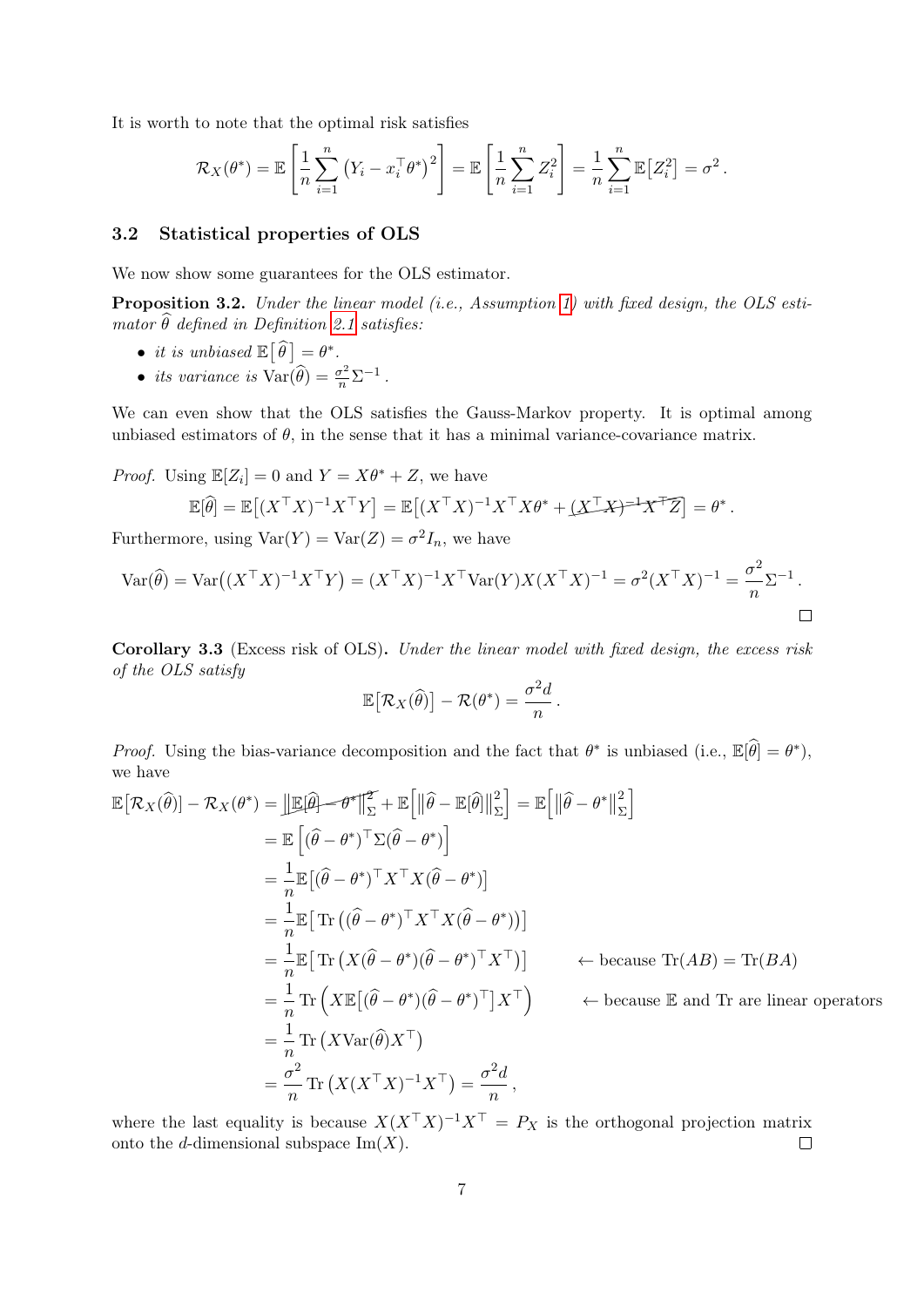Exercise: show that the expected risk  $\mathbb{E} [\hat{\mathcal{R}}_X(\hat{\theta})] = \frac{n-d}{n}$  $\frac{-d}{n}\sigma^2$ . In particular, an unbiased estimator of the noise  $\sigma^2$  is

$$
\widehat{\sigma}^2 = \frac{\|Y - X\widehat{\theta}\|^2}{n - p}.
$$

Gaussian noise model A very considered special case is Gaussian noise  $Z_i \sim \mathcal{N}(0, \sigma^2)$ . This choice comes not only from the fact that it allows to compute many additional statistical properties on  $\hat{\theta}$  and to perform tests (confidence intervals, significance of variables, ...). In practice, it is also motivated by the central limit theorem and the fact that noise is often an addition of many phenomena not explained by the linear combination of the explanatory variables.

Proposition 3.4. In the linear model with Gaussian noise, the maximum likelihood estimators of  $\theta$  and  $\sigma$  satisfy respectively:

$$
\widehat{\theta}_{MV} = (X^{\top} X)^{-1} XY
$$
 and  $\widehat{\sigma}_{MV}^2 = \frac{\|Y - X\widehat{\theta}\|^2}{n}$ .

We therefore find the least squares estimator obtained by minimizing the empirical risk. The variance estimator is biased. We will see more about maximum likelihood estimators in next lectures.

# 4 Ridge regression

If X is not injective (i.e.,  $rg(X) \neq d$ ), the matrix  $(X^{\top}X)$  is no longer invertible and the OLS optimization problem admits several solutions. The problem is said to be poorly posed or unidentifiable.

The Proposition [3.2](#page-6-0) reminds us that the variance of  $\hat{\theta}$  depends on the conditioning of the matrix  $(X^{\top} X)^{-1}$ . The more the columns of the latter are likely to be dependent, the less stable  $\hat{\theta}$  will be. Several solutions allow to deal with the case where  $rg(X) < d$ :

- explicit complexity control by reducing the  $\text{Im}(X)$  solution space. This can be done by removing columns from the  $X$  matrix until they become injective (for example, by reducing the degree of polynomials). One can also set identifiability constraints of the form  $\theta \in V$ a vector subspace of  $\mathbb{R}^d$  such that any element  $y \in \text{Im}(X)$  has a unique antecedent  $\theta \in V$ with  $y = X\theta$ . For example, we could choose  $V = \text{Ker}(X)^{\perp}$ .
- *implicit complexity control* by regularizing the empirical risk minimization problem. The most common is to regularize by adding  $\|\theta\|_2^2$  (Ridge regression, which we see below) or  $\|\theta\|_1$  (Lasso regression, see Lecture 7).

**Definition 4.1.** For a regularization parameter  $\lambda$ , the Ridge regression estimator is defined as

$$
\widehat{\theta}_{\lambda} \in \underset{\theta \to 0}{\arg \min} \left\{ \frac{1}{n} ||Y - X\theta||_2^2 + \lambda ||\theta||_2^2 \right\}.
$$

The regularization parameter  $\lambda > 0$  regulates the trade-off between the variance of  $\hat{\theta}$  and its bias.